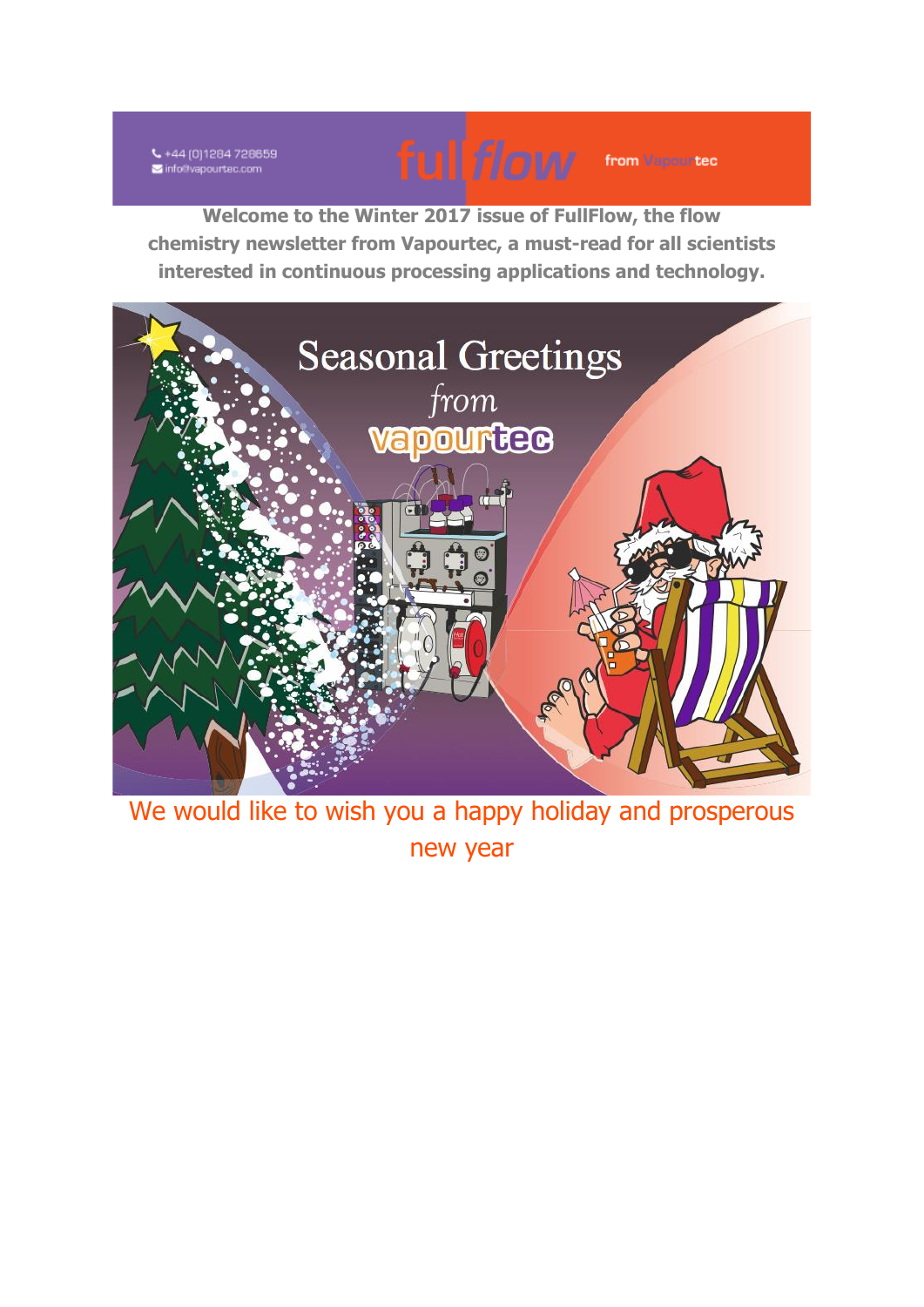## **Product News**





Raman flow cell now available

At Vapourtec we have seen the growing need for real time reaction analysis and monitoring in flow chemistry. The first Raman flow cell is now available to purchase.



### Integration of GX-241 autosampler

The GX-241 offers the same rugged and reliable automation capability as the GX-271, with significant advantage of a smaller footprint. Ideal for library synthesis, reaction screening and peptide synthesis.

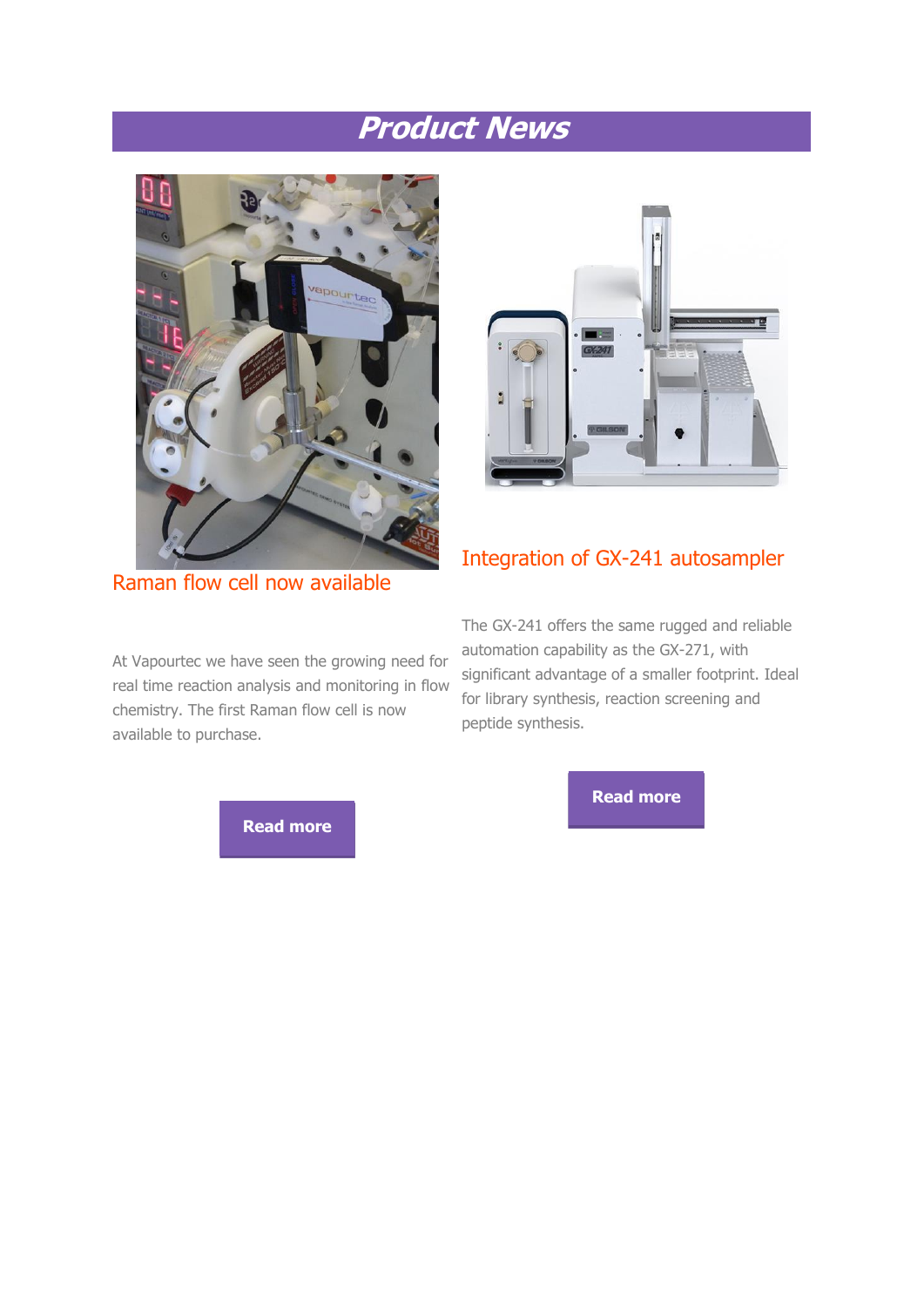## **Latest News**



### Unstable diazo compound for crosscoupling in continuous flow

the laboratory of Professor Steven Ley at the little-used photochemical method of generating diazo compounds can be used in continuous flow with the Vapourtec UV-150 photoreactor to produce highly versatile, but previously challenging to produce and handle, non-stabilised diazo species.



### Vapourtec delivers in Barcelona

An outstanding paper by Andreas Greb et al. from Reactor Technology for Industrial Applications, University of Cambridge has demonstrated how a Vapourtec research scientist Dr Ryan Skilton. Ryan The recent 9th Symposium on Continuous Flow held in Barcelona, Spain, delivered a live demo by demonstrated a biphasic oxidation using the Vapourtec [High Flow rate pump](http://vapourtec.cmail19.com/t/r-l-jrtdtudk-kiqdijjut-u/)  [module](http://vapourtec.cmail19.com/t/r-l-jrtdtudk-kiqdijjut-u/) and [Vapourtec Reactor for Rapid Mixing](http://vapourtec.cmail19.com/t/r-l-jrtdtudk-kiqdijjut-o/) to scale up a liquid/liquid biphasic ester synthesis.

**[Read more](http://vapourtec.cmail19.com/t/r-l-jrtdtudk-kiqdijjut-h/)**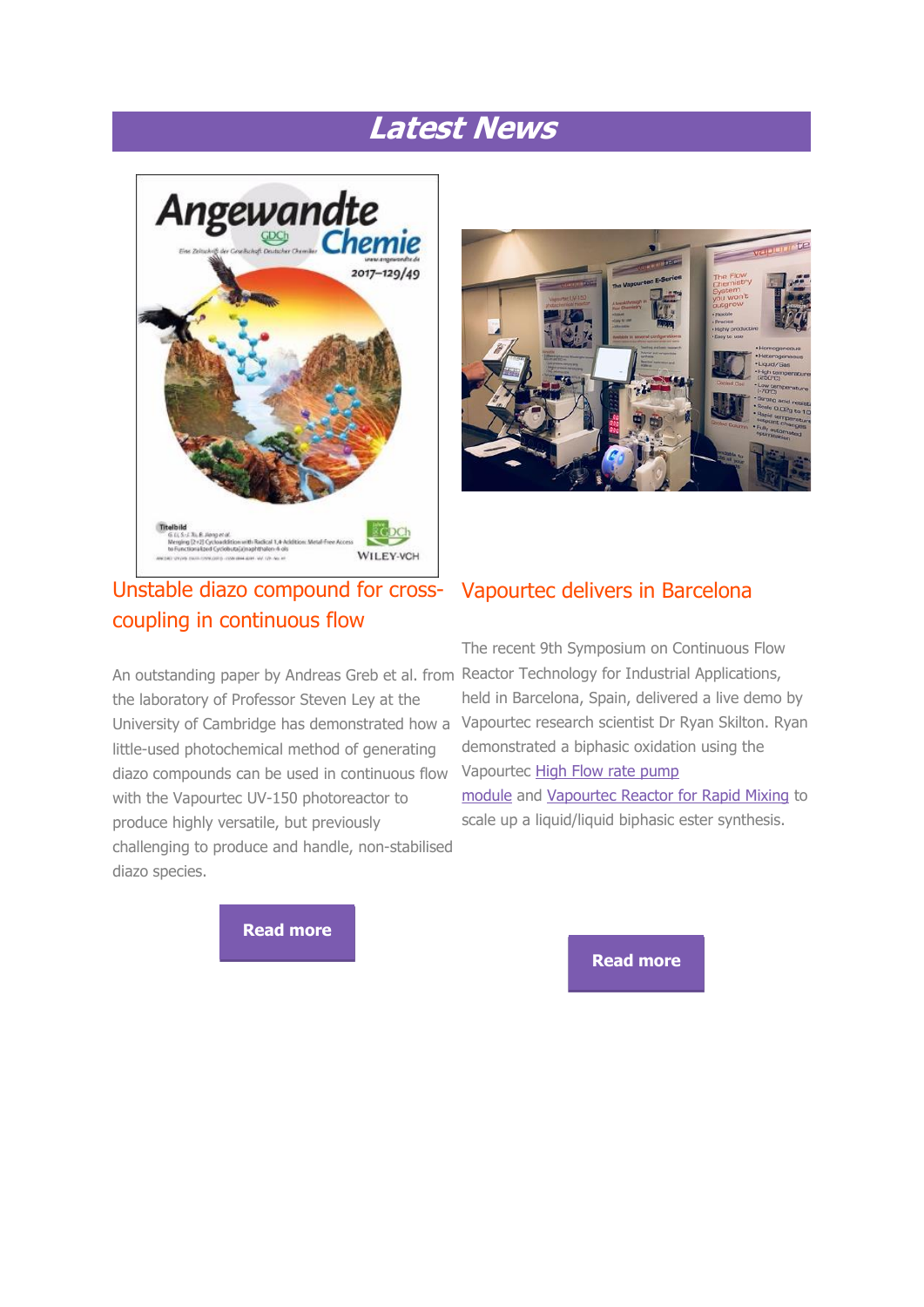## **Events**





**Flow Chemistry India:** 17th - 18th **Flow Chemistry Europe:** February January 2018, Mumbai, India 6th – 8th 2018 in Cambridge UK

SELECTBIO is delighted to welcome you all at the The Flow Chemistry Society is running their 7th 6th International Conference **Flow Chemistry India 2018** to be held on **January 17-18,**  2018 in Mumbai under the auspices of the Flow leaders and learn how you can transform your **Chemistry Society.** The society aims to unite and represent those who are actively working on streamlined, continuous set of synthesis this rapidly developing field. This meeting is dedicated to the integration of flow chemistry into everyday practice throughout the world by delivering the latest knowledge and making it available for the entire chemistry community.

annual European Conference. Benefit from the expert knowledge of academic and industry organic synthesis processes into a more operations.

**[Read more](http://vapourtec.cmail19.com/t/r-l-jrtdtudk-kiqdijjut-p/)**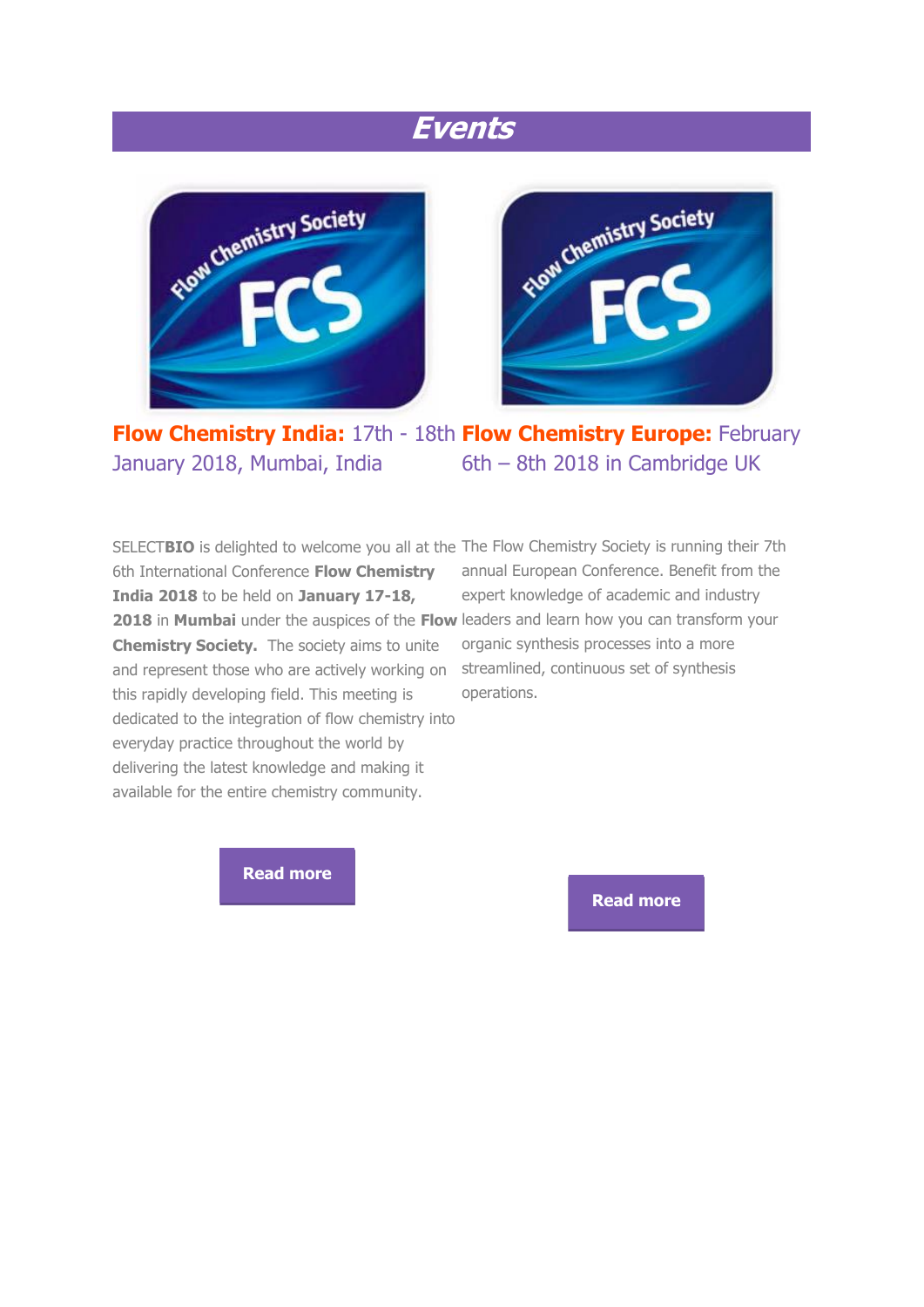





# **AMERICAN CHEMICAL SOCIETY**

## **ACS National Meeting & Expo – Nexus of Food, Energy and**

**Water:** - New Orleans, US- March 18th - 22nd 2018

Benefit from the expert knowledge of academic and industry leaders who are pushing the boundaries of this rapidly evolving field and learn how you can transform your organic synthesis processes into a more streamlined, continuous set of synthesis operations.

### **Achema:** Frankfurt, Germany 11th - 15 June 2018

At ACHEMA 2018 (11-15th June, Frankfurt am Main, Germany) the new Flow Chemistry Pavilion will host the most advanced, innovative companies & knowledge institutes in the continuous manufacturing market, presenting an opportunity for visitors to learn more about this increasingly important topic

**[Read more](http://vapourtec.cmail19.com/t/r-l-jrtdtudk-kiqdijjut-q/)**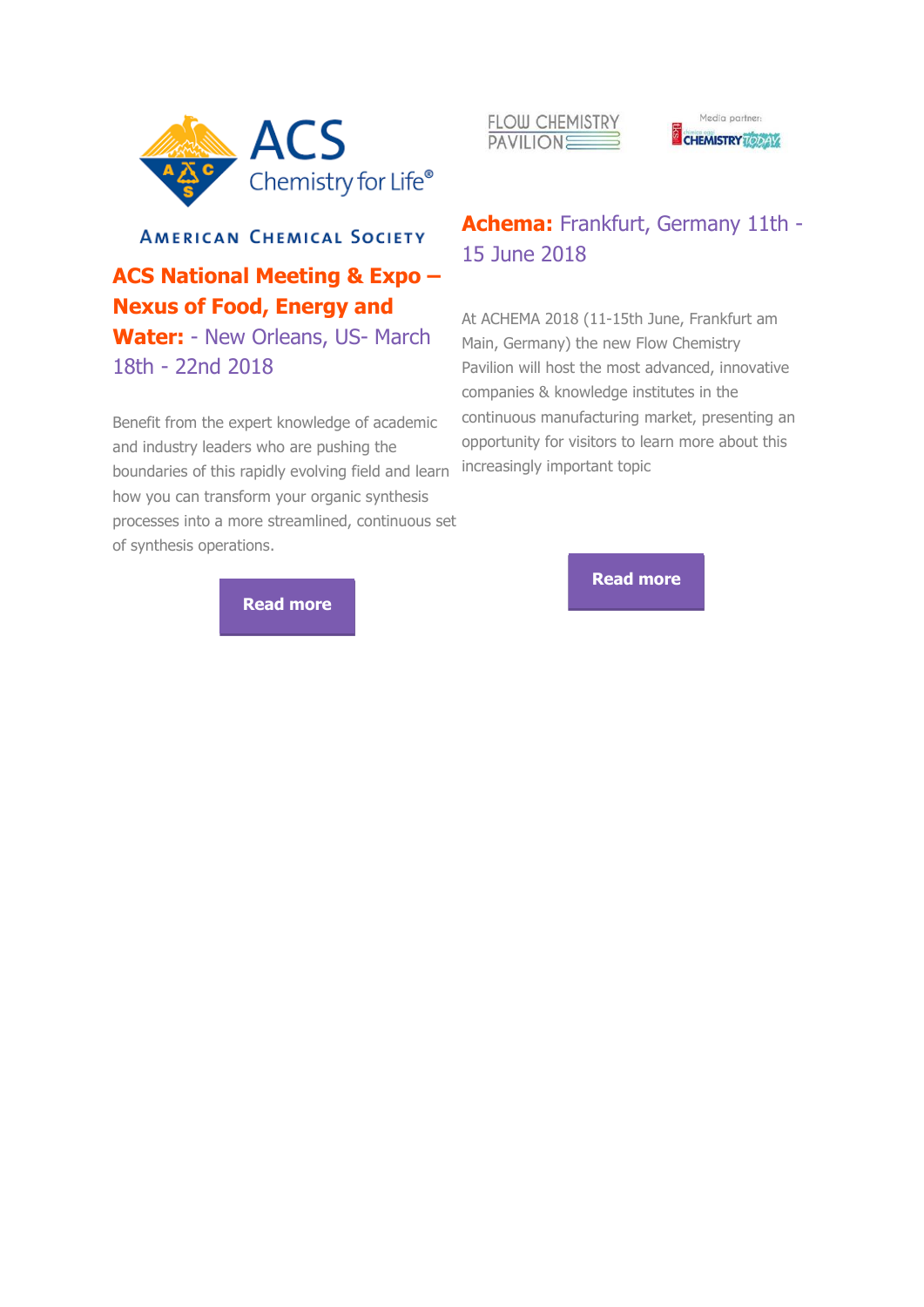

### Photodecarboxylative addition of phenylacetic acid to N-methyl phthalimide

This application note illustrates the use of the Vapourtec UV-150 photochemical reactor for the photodecarboxylative benzylation of N-methyl phthalimide. The transformation has been systematically optimized in terms of reagent concentration and residence time.

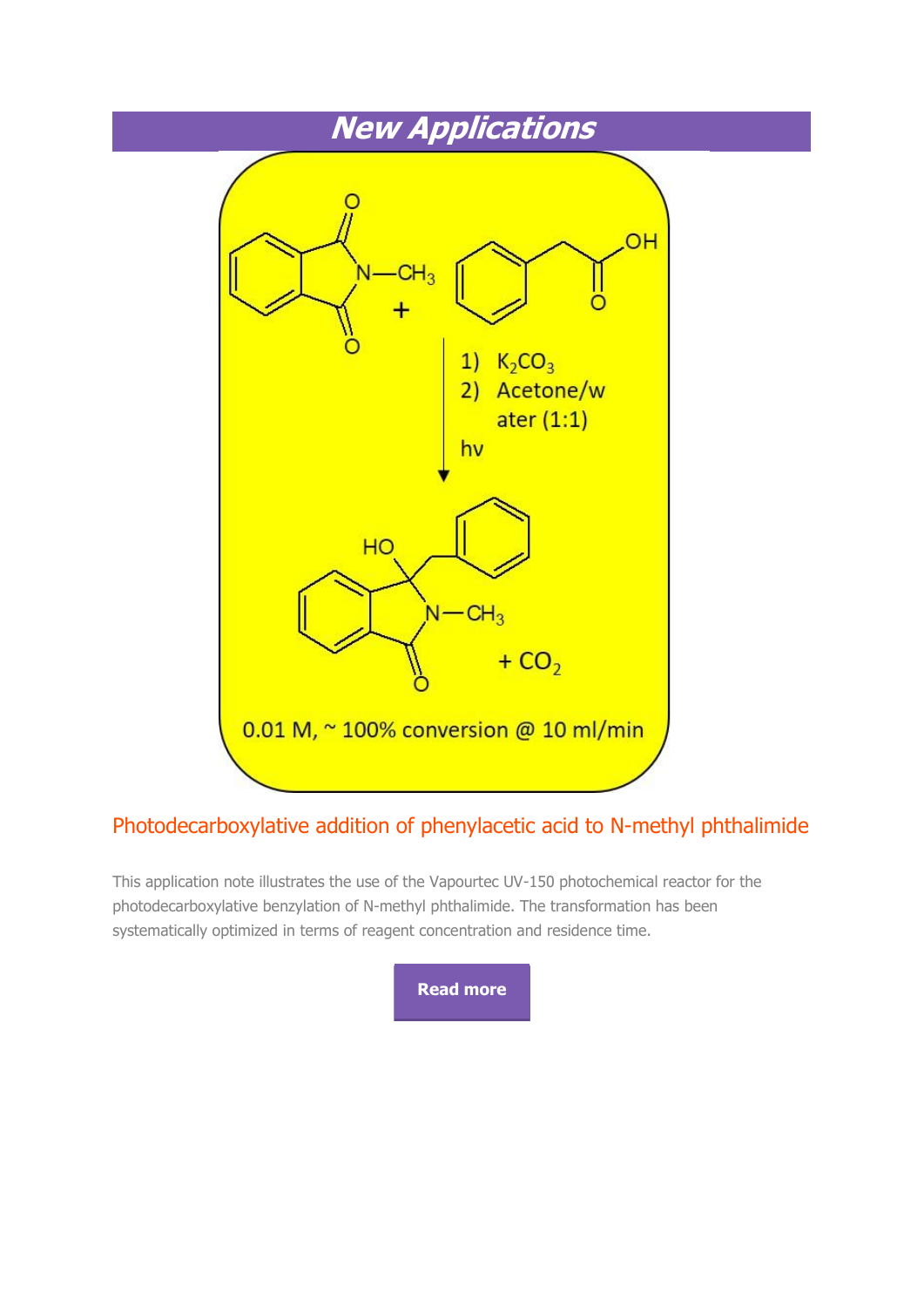# **Publications**



Sustainable flow synthesis of a versatile

Marcus Baumann†, Ian R. Baxendale†, Paolo

† Department of Chemistry, University of Durham,

‡ Novartis Pharma AG, Fabrikstrasse 14, 4002

cyclopentenone building block

South Road, DH1 3LE Durham, U.K

Filipponi‡, Te Hu†

Basel, Switzerland



Targeting a mirabegron precursor by BH3 mediated continuous flow reduction process

Sonia De Angelis(a), Claudia Carlucci(a), Modesto de Candia(a), Gabriele Rebuzzini(b), Paolo Celestini(b), Massimiliano Riscazzi(b), Renzo Luisi(a), Leonardo Degennaro(a)

(a) FLAME-Lab − Flow Chemistry and Microreactor Technology Laboratory, Department of Pharmacy — Drug Sciences, University of Bari "A. Moro" Via E. Orabona 4, Bari 70125, Italy

(b) COSMA S.p.A, Via Colleoni 15/17, Ciserano, BG 24040, Italy

**[Read more](http://vapourtec.cmail19.com/t/r-l-jrtdtudk-kiqdijjut-w/) Read more**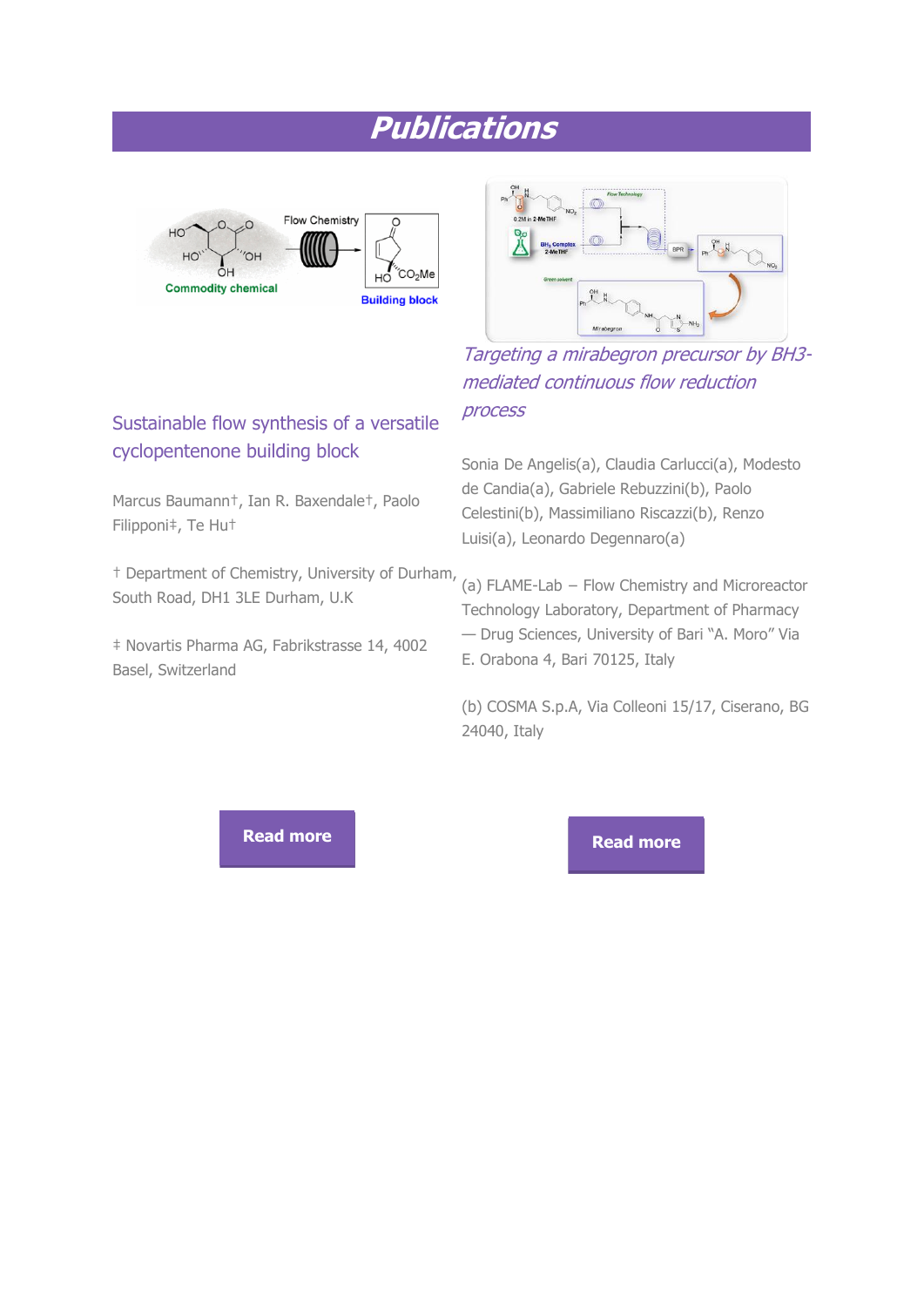

Conjugated polymers via direct arylation polymerization in continuous flow: minimizing the cost and batch-to-batch variations for high-throughput energy conversion

**CHEMISTRY** A European Journal www.chemeuri.on **MALE WAY** 

### Auto-Tandem Catalysis: Pd(II)-Catalysed Dehydrogenation/Oxidative Heck of Cyclopentane-1,3-diones

Nemal S. Gobalasingham1, Jon E. Carlé2, Frederik C. Krebs2, Barry C. Thompson1, Eva Bundgaard2, Martin Helgesen\*,2

1 Department of Chemistry and Loker Hydrocarbon Research Institute, University of Southern California, Los Angeles, California, 90089-1661

2 DTU Energy, Technical University of Denmark, Roskilde, DK-4000, Denmark

Claire J C Lamb, Bryan G Nderitu, Gemma McMurdo, John MTobin, Filipe Vilela, and Ai-Lan Lee

Institute of Chemical Sciences, Heriot-Watt University, Edinburgh EH14 4AS, United Kingdom

**[Read more](http://vapourtec.cmail19.com/t/r-l-jrtdtudk-kiqdijjut-yu/)**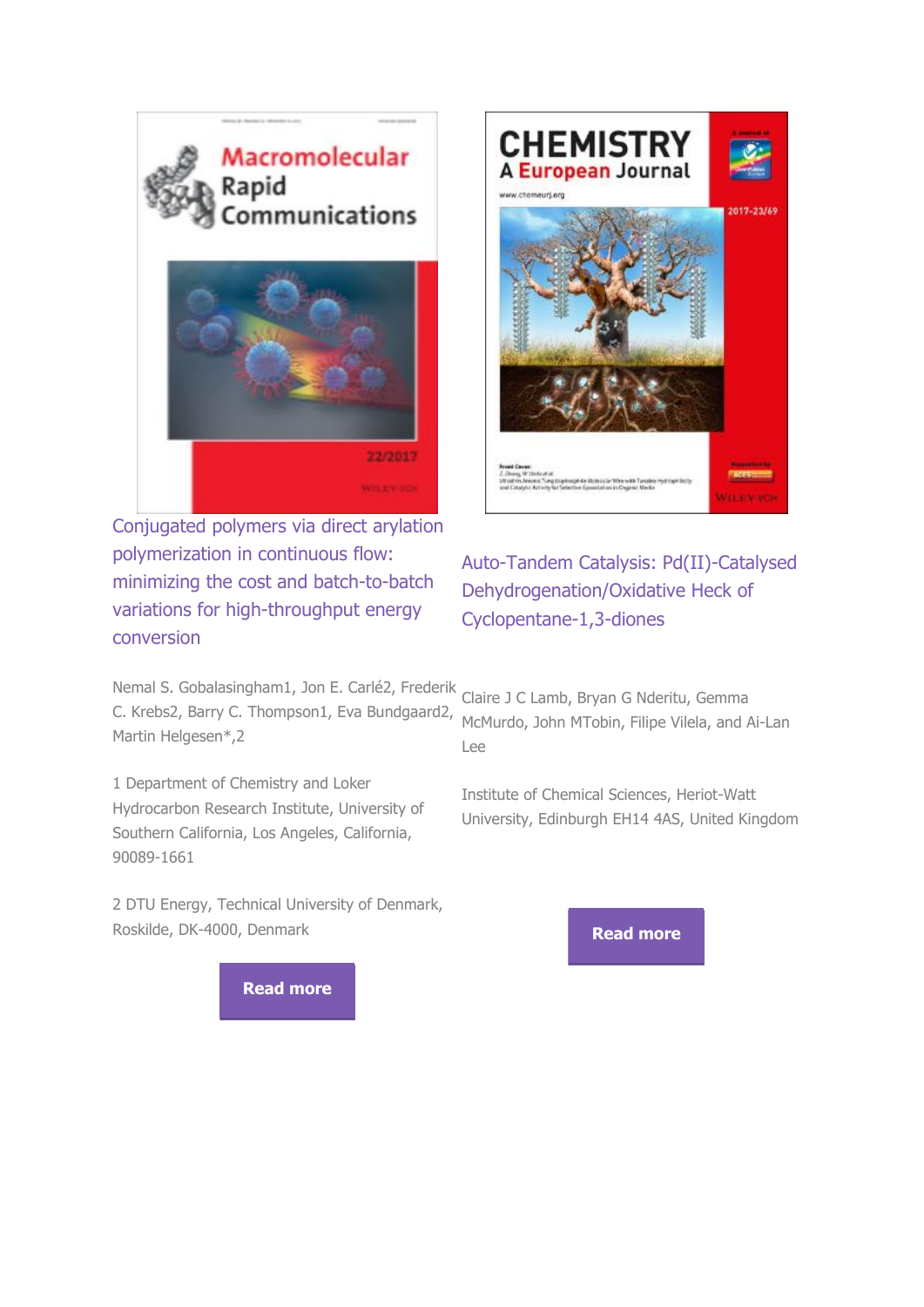

Highly efficient oxidation of amines to aldehydes with flow-based biocatalysis

Dr. Martina L. Contente1,2, Federica Dall'Oglio3, Dr. Lucia Tamborini3, Prof. Francesco Molinari4, Prof. Francesca Paradisi1,2

1 School of Chemistry, University of Nottingham, Nottingham, UK 2 UCD School of Chemistry, University College Dublin, Dublin, Ireland 3 Department of Pharmaceutical Sciences, DISFARM, University of Milan, Milan, Italy 4 Department of Food, Environmental and Nutritional Science, DeFENS, University of Milan, Milan, Italy